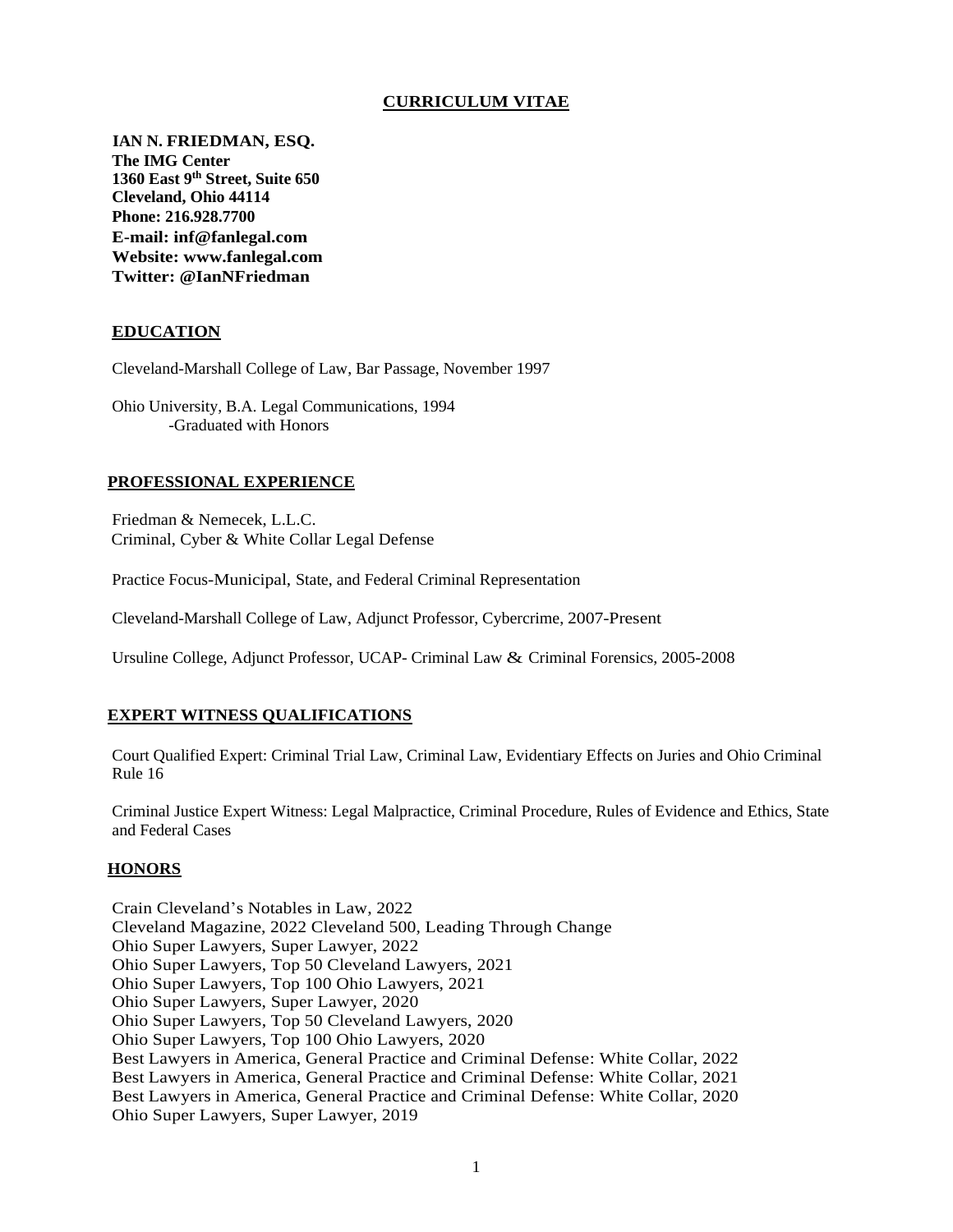## **HONORS, CONT'D**

Ohio Super Lawyers, Top 50 Cleveland Lawyers, 2019 Ohio Super Lawyers, Top 100 Ohio Lawyers, 2019 Best Lawyers in America, "Lawyer of The Year" for Criminal Defense: General Practice, 2019 Best Lawyers in America, The Best Firms in America, Tier I Ranking, 2019 Cleveland-Marshall College of Law, Hall of Fame Honoree, 2019 Best Lawyers in America, The Best Firms in America, Tier I Ranking, 2018 The Best Lawyers in America, 24<sup>th</sup> Edition, Criminal Defense, 2018 Ohio Super Lawyers, Super Lawyer, 2018 Ohio Super Lawyers, Top 50 Cleveland Lawyers, 2018 Ohio Super Lawyers, Top 100 Ohio Lawyers, 2018 Cleveland-Marshall College of Law Alumni Association, Annual Recognition Luncheon, Alumni of the Year Honoree, 2017 Ohio Super Lawyers, Super Lawyer, 2017 Ohio Super Lawyers, Top 50 Cleveland Lawyers, 2017 Ohio Super Lawyers, Top 100 Ohio Lawyers, 2017 The Best Lawyers in America, 23rd Edition, Criminal Defense, 2017 Best Lawyers, The Best Firms in America, Tier I Ranking, 2017 The Best Lawyers in America, 22nd Edition, Criminal Defense, 2016 Ohio Super Lawyers, Super Lawyer, 2016 Ohio Super Lawyers, Top 50 Cleveland Lawyers, 2016 Ohio Super Lawyers, Top 100 Ohio Lawyers, 2016 The Best Lawyers in America, 21st Edition, Criminal Defense, 2015 Ohio Super Lawyers, Super Lawyer, 2015 Ohio Super Lawyers, Top 50 Cleveland Lawyers, 2015 Ohio Super Lawyers, Top 100 Ohio Lawyers, 2015 The National Trial Lawyers, Top 100 Trial Lawyers, 2015 Significant Sig, Sigma Chi Fraternity, 2014 Ohio Super Lawyers, Super Lawyer, 2014 Ohio Super Lawyers, Top 50 Cleveland Lawyers, 2014 Ohio Super Lawyers, Top 100 Ohio Lawyers, 2014 The National Trial Lawyers, Top 100 Trial Lawyers, 2014 Cleveland-Marshall College of Law Alumni Association, President's Service Award, 2013 Ohio Super Lawyers, Super Lawyer, 2013 Ohio Super Lawyers, Top 50 Cleveland Lawyers, 2013 Ohio Super Lawyers, Top 100 Ohio Lawyers, 2013 The National Trial Lawyers, Top 100 Trial Lawyers, 2013 Ohio Super Lawyers, Super Lawyers, 2012 Ohio Super Lawyers, Top 50 Cleveland Lawyers, 2012 Ohio Super Lawyers, Top 100 Ohio Lawyers, 2012 The National Trial Lawyers, Top 100 Trial Lawyers, 2012 Ohio Association of Criminal Defense Lawyers, Lawyer of the Year, 2011 Cleveland State University Alumni Association, Distinguished Alumni, 2011 Ohio Super Lawyers, Super Lawyers, 2011 The National Trial Lawyers, Top 100 Trial Lawyers, 2011 City of Cleveland Resolution of Congratulations for Service, Leadership and Career Achievements, 2011 Inside Business Magazine, Northeast Ohio's Leading Lawyers, 2010 Ohio Association of Criminal Defense Lawyers, Champion of Justice Award, 2010 The Supreme Court of Ohio, Certificate of Recognition, Open Discovery Effort, 2010 The National Trial Lawyers, Top 100 Trial Lawyers, 2010 Cleveland Metropolitan Bar Association, William K. Thomas Professionalism Award, 2010 Ohio Super Lawyers, Super Lawyers, 2010 The American Trial Lawyers Association, Top 100 Trial Lawyers, 2009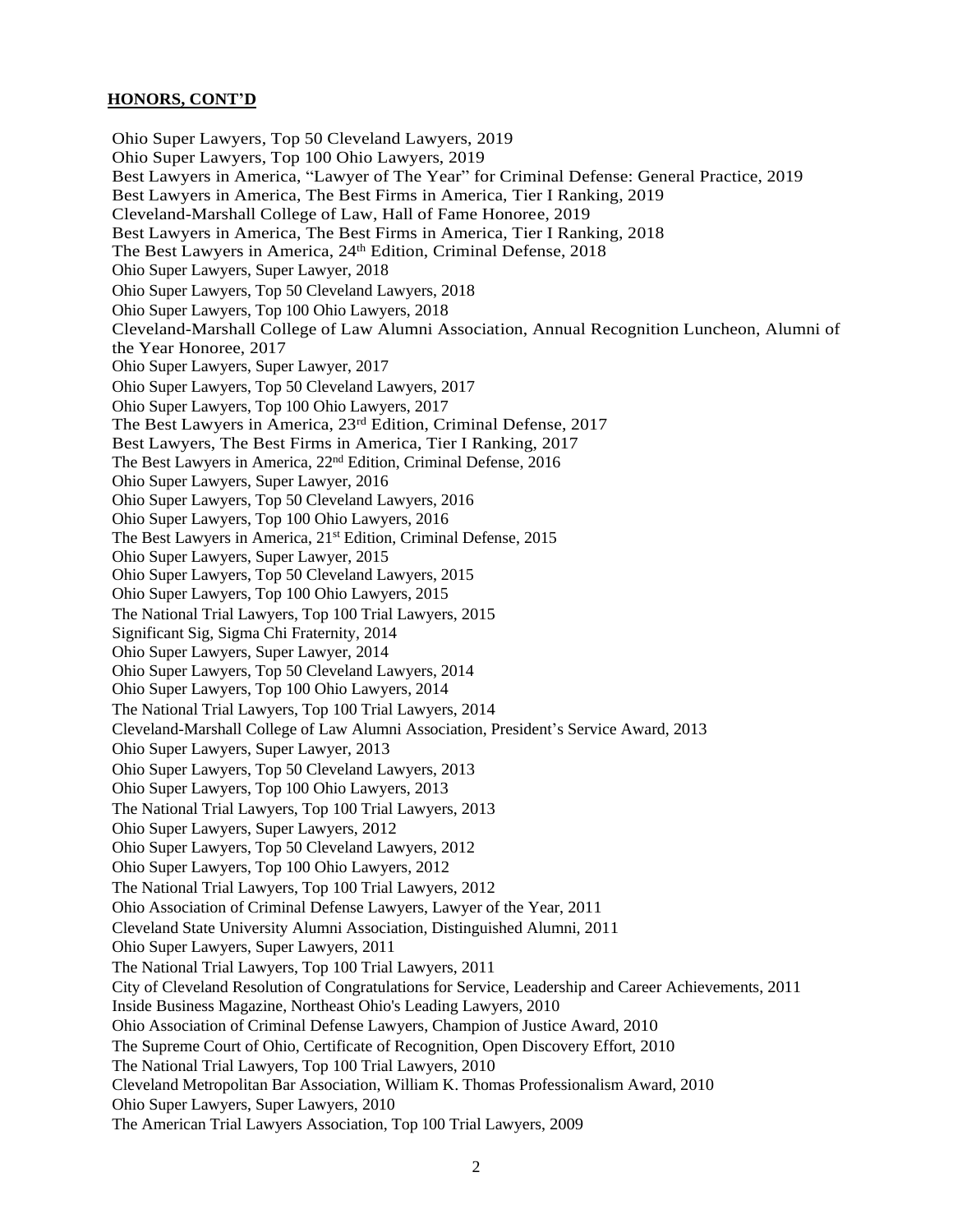## **HONORS CONT'D**

Inside Business Magazine, Northeast Ohio's Leading Lawyers, 2009 Inside Business Magazine, Leading Criminal Lawyer, 2008 Ohio Association of Criminal Defense Lawyers, President's Award, 2008-2009 Ohio Super Lawyers, Ohio Rising Stars, 2009 The American Trial Lawyers Association, Top 100 Trial Lawyers, 2008 Ohio Association of Criminal Defense Lawyers, President's Award, 2007-2008 Cleveland Jewish News, Top 20 Professionals, 2008 The American Trial Lawyers Association, Top 100 Trial Lawyers, 2007 Ohio Association of Criminal Defense Lawyers, President's Award, 2005-2006 American Civil Liberties Union, Outstanding Service, 2001

# **PROFESSIONAL AFFILIATIONS**

American Board of Criminal Lawyers, President, 2018 American Board of Criminal Lawyers, Incoming President, 2017 American Board of Criminal Lawyers, Board of Governors, 2013-2016 American Bar Foundation, Fellow, Bench-Bar, Co-Chairperson, 2020-Present American Board of Criminal Lawyers, Fellow, 2010 American Bar Foundation, Fellow, 2010 Cleveland Metropolitan Bar Association, President 2019-2020 Cleveland Metropolitan Bar Association, Incoming Vice-President, 2017-2018 Cleveland Metropolitan Bar Association, Community Trust Task Force, Chairperson, 2016-Present Cleveland Metropolitan Bar Association, Strategic Planning Committee, 2015-Present Cleveland Metropolitan Bar Association, New Lawyer Boot Camp Chairperson, 2013-Present Cleveland Metropolitan Bar Association, Nominating Committee, 2015 Cleveland Metropolitan Bar Association, Executive Board, 2011-2014 Cleveland Metropolitan Bar Association, Ohio House Bill 59, Opposition Committee Co-Chairperson, 2013 Cleveland Metropolitan Bar Association, Board of Trustees, 2011-2013 Cleveland Metropolitan Bar Association, Task Force on Civility and Professionalism, 2013 Cleveland Metropolitan Bar Association, Executive Committee Liaison to Criminal Justice Subcommittee, 2011 Cleveland Metropolitan Bar Association, Member, 2002-Present Cleveland Metropolitan Bar Association, Certified Grievance Committee, 2007-2008 Cleveland Metropolitan Bar Association, Trial Committee, 2005-2006 Cleveland-Marshall College of Law, Adjunct Professor, 2007-Present Cleveland-Marshall College of Law, Alumni Association, President, 2012-2013 Cleveland-Marshall College of Law, Alumni Association, Board of Trustees, 2006-2012 Cleveland-Marshall College of Law, Criminal Justice Advisory Board, 2007-2010 Cleveland-Marshall College of Law, Board of Trustees, Continuing Legal Education, 2009-2012 Cleveland-Marshall College of Law, Mentor Program, 2006-2009 Cleveland-Marshall College of Law, Alumni Association, Membership Committee, 2006-2008 Ohio Association of Criminal Defense Lawyers, N.E. Ohio Ethics Strike Force Chairperson, 2015 Ohio Association of Criminal Defense Lawyers, President, 2008-2009 Ohio Association of Criminal Defense Lawyers, President Elect, 2007-2008

Ohio Association of Criminal Defense Lawyers, Board of Directors, 2006-2007

Ohio Association of Criminal Defense Lawyers, Membership Chairman, 2005-2007

National Association of Criminal Defense Lawyers, Champion Magazine Advisory Board, 2008-Present National Association of Criminal Defense Lawyers, Life Member, 2004-Present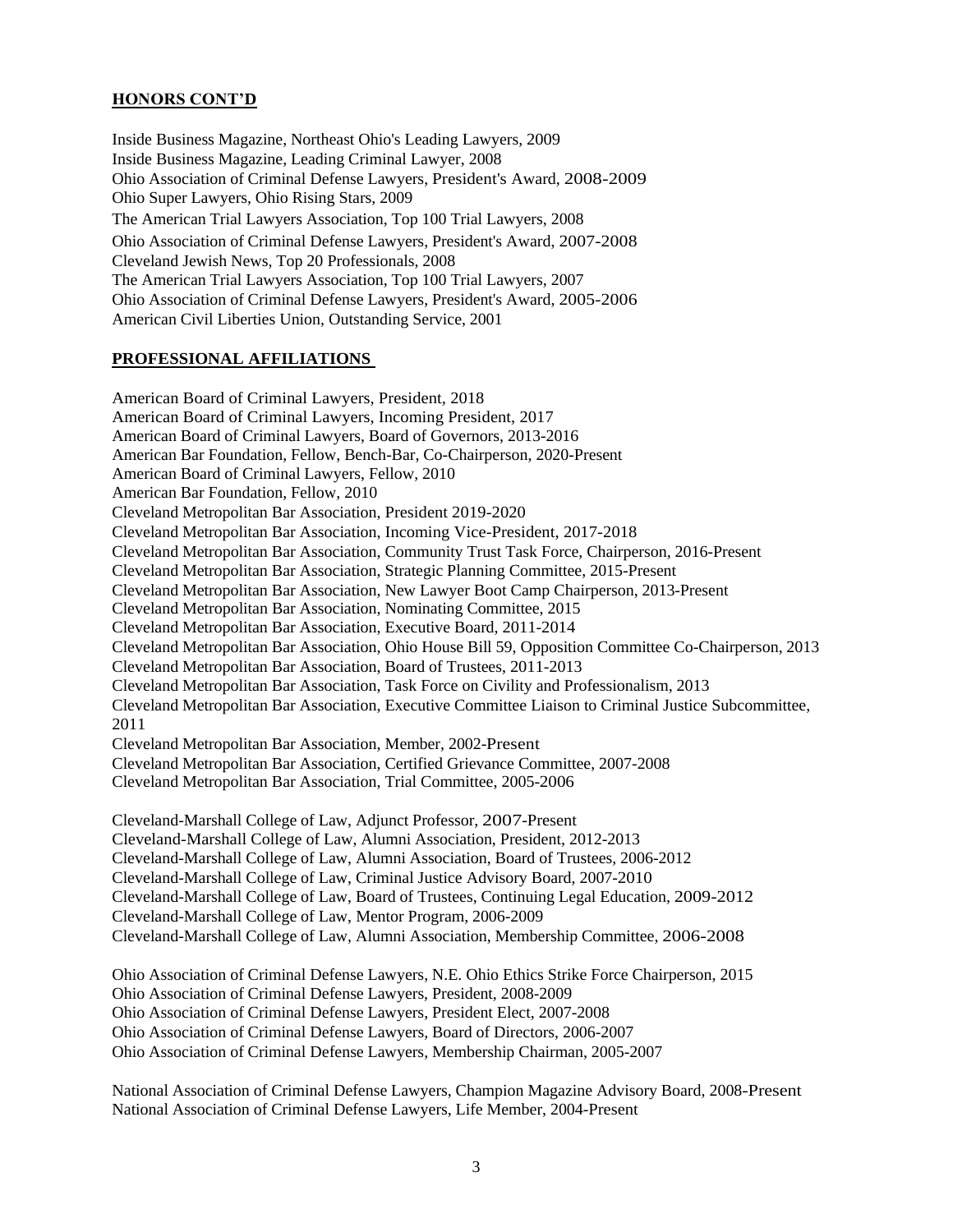# **PROFESSIONAL AFFILIATIONS CONT'D**

American Bar Association, Member, 2009-Present American Bar Association, Criminal Justice Sub-section, 2009-Present American Bar Association, Cybercrime Committee, 2009-Present American Bar Association, Defense Function Committee, 2009-2013 Ohio State Bar Association, Council of Delegates, 2020-2024 Ohio State Bar Association, Member, 1997-Present Ohio State Bar Association Foundation, Fellow, 2010 Ohio State Bar Association, Jury Instructions Committee, 2007-2009 Ohio State Bar Association, Ohio Jury Instructions, Subcommittee on Sex Offenses, 2007-2009

Board of Zoning & Appeals, Board Member, 2020- 2021

W.A.G.S. 4 KIDS, Board of Directors, 2015-2016

Cuyahoga County Criminal Defense Lawyers Association, Member, 2008-2011

The American Trial Lawyers Association, Member, 2008-Present

Jewish Federation, Young Leadership Division, Committee Chairperson, 2006-2008

Cuyahoga County Bar Association, Judicial Candidate Rating Coalition, 2007

Ursuline College, Curriculum Advisory Board, 2005-2007

Family Transitional Housing, Board of Directors, 2001-2004

## **SPEAKING ENGAGEMENTS**

National Association of Criminal Defense Lawyers, The Last Line of Defense in Sexual Assault Cases: *Turning Jurors Into Protectors*, Aspen, Colorado, January, 2023

The Cleveland Metropolitan Bar Association, Anatomy of a Jury Trial, "*Perfecting the Art of Examinations*," June, 2022

Stetson's Law Review Inaugural Symposium, *"White Collar Crime: A Look into the Past, Present, and Future",* February, 2022

Cuyahoga County Defense Lawyers Association, *Cyber Crimes Seminar*, February, 2022

Cleveland Marshall College of Law, *The Law, Post 9/11 CLE*: *Changes in Privacy, Prosecution and Procedure*, December, 2021

Ohio Public Defender, *Leadership Summit: Motion Practice in Drug Related Cases*, November, 2021

Ohio Public Defender, *Leadership Summit: Opiate Epidemic,* November, 2021

Ohio Juvenile Defender Leadership Summit, *Strategic Use of Media in Your Case*, August, 2021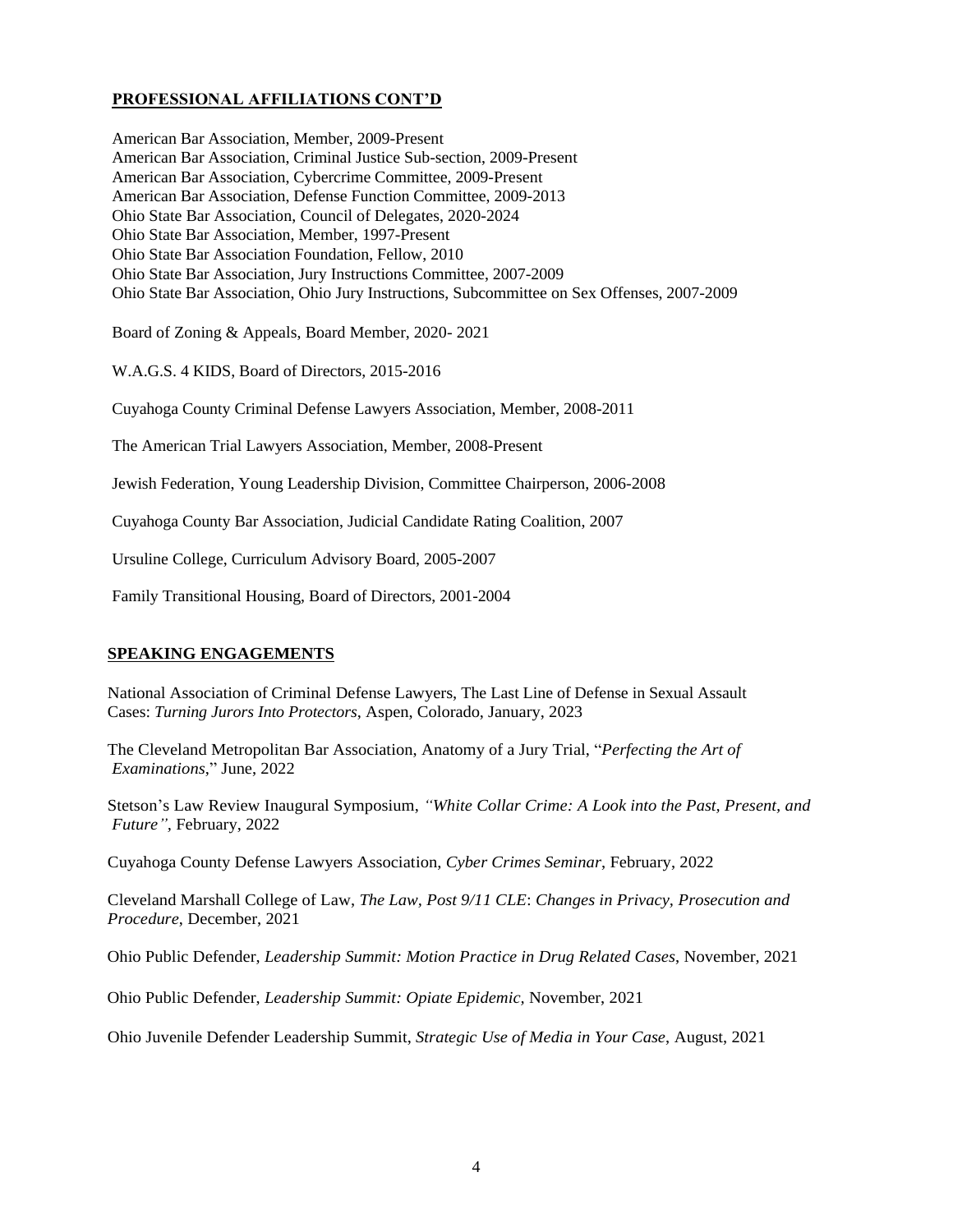The Cleveland Metropolitan Bar Association, *State of the Court Program*, Cleveland, Ohio, May, 2021.

Cincinnati Association for Defense Lawyers CLE, *Ohio Jury Trial Advisory Group*, Cincinnati, Ohio, February, 2021

Jewish Law Student Association, Networking Panel, February, 2021

Cleveland Metropolitan Bar Association, *What's Asked In Bootcamp, Stays in Bootcamp*, *Q&A with Ohio Supreme Court Justice, Michael P. Donnelly*, January, 2021

The Cleveland Metropolitan Bar Association, CLE: Moderator: *Meet Ohio's New Judges,* Cleveland, Ohio, January, 2021

Cleveland Metropolitan Bar Association, Federal Court Training Seminar, *Anatomy of a Federal Prosecution*, Cleveland, Ohio, November, 2020

The Cleveland Metropolitan Bar Association, CLE: Moderator, *Media and the Law Master Class: Criminal Defense Bar,* Cleveland, Ohio, November, 2020

The Lorain County Bar Association: Annual Criminal Seminar, *Use of Experts in Criminal Cases*, October, 2020

The Cleveland Metropolitan Bar Association, *The Press, The Law & Protesters*, Cleveland, Ohio, October, 2020.

Colorado Juvenile Defender Program, Ian Friedman & Bresha Meadows, *From Fear to Freedom: The Path to Healing*, Denver, Colorado, October, 2020

Ohio State Bar Association*, Rule 16 Symposium*, Columbus, Ohio, September, 2020

DUI Defense Lawyers Association, 2020 Spring Seminar, *Dealing with the Media to The Advantage of Your Client*, Austin, TX, September, 2020

News Special: Black Community Conversations, *Police Brutality, Civil Rights and What Comes Next*, Virtual, June, 2020

Cleveland Metropolitan Bar Association, Hot Talks: *Legislating Police Reform: How Some Ohio Lawmakers Are Trying to Demilitarize The Police*, June, 2020

Diversity Matters in Beachwood, *Call to Action,* Beachwood, Ohio, June, 2020

Cleveland Metropolitan Bar Association, Hot Talks: Moderator, *Black Leadership and The Cleveland Police*, June, 2020

Cleveland Metropolitan Bar Association, Hot Talks: Moderator, *Protests, Peace and Justice,* June, 2020

Cleveland Metropolitan Bar Association, *The Way Forward Leader Lunch Break*: Rebecca Rupert McMahon & Ian N. Friedman, Esq., June, 2020

Black Lives Matter Protest, *I Can't Breathe Rally*, Cleveland, Ohio, May, 2020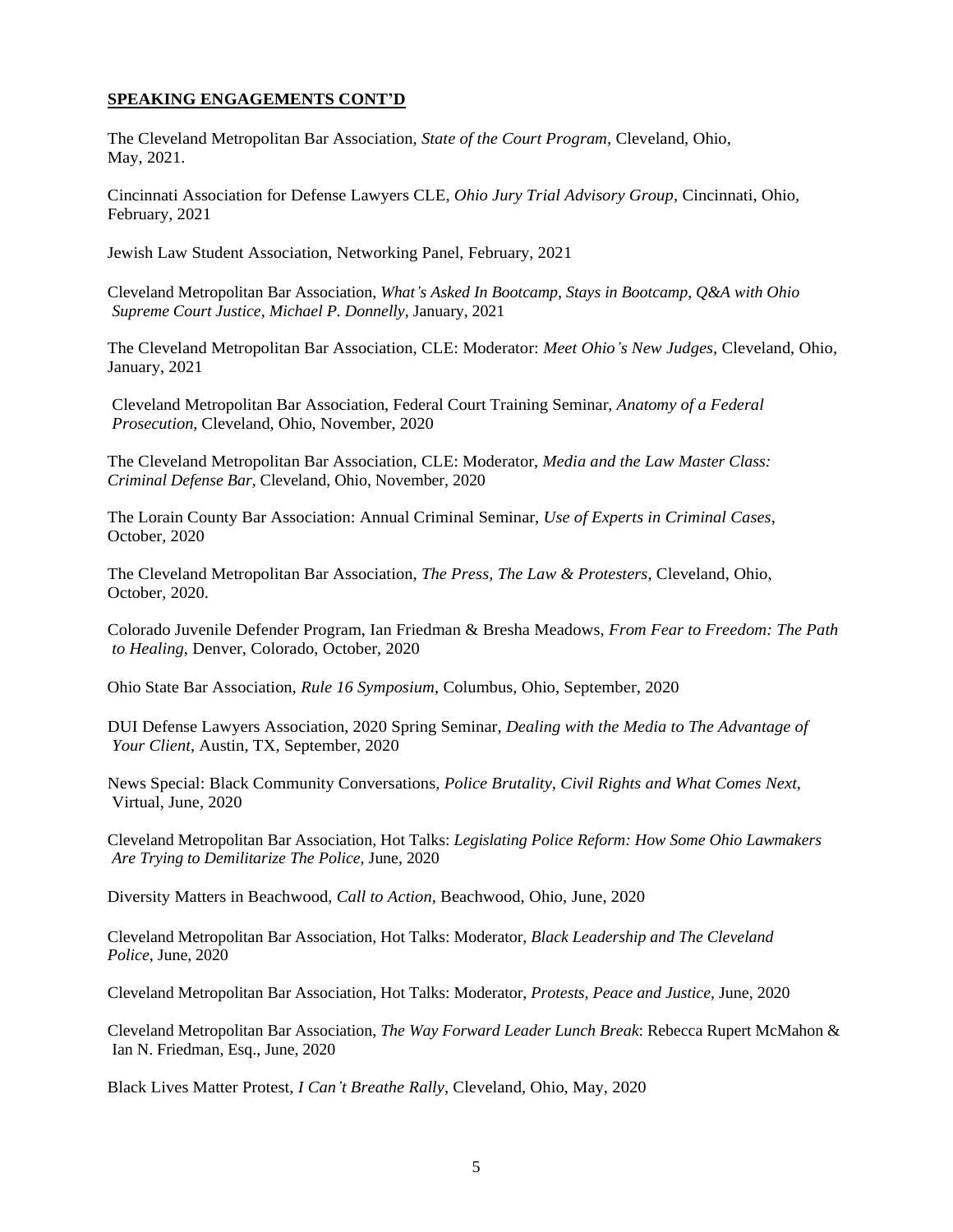Cleveland Metropolitan Bar Association, 3rd Annual New Lawyer's Bootcamp, *New Lawyer Pitfalls Q&A,* Cleveland, Ohio, February, 2023

Ohio State Bar Association, Co-Panelist with Ohio Supreme Court Justices Michael P. Donnelly and Patrick F. Fischer, *Just Mercy* and Criminal Justice Reform, February, 2020

Half Moon Seminars, *Hemp & The Justice System: Avoiding the Remaining Criminal Pitfalls*, Columbus, Ohio, January, 2020

Alabama Criminal Defense Lawyers Association, Death Penalty Seminar, *Loosening the Death Belt XXIV: The Invisible Treasure Trove of Technological Courtroom Evidence*, Co-Presenter with Brad Wolfe, Esq., Birmingham, Alabama, January, 2020

Cleveland-Marshall College of Law, *1 st Annual Symposium Day, The Future of the Legalization of Medical Marijuana*, Cleveland, Ohio, December, 2019

Ohio Association of Criminal Defense Lawyers, Superstar Seminar, *The Rock Stars of Criminal Defense: Learned Weapons to Destroy Sexual Accusations*, Columbus, Ohio, October, 2019

Cleveland Metropolitan Bar Association, Federal Court Training Seminar, *Anatomy of a Federal Prosecution from Indictment to Sentencin*g, Cleveland, Ohio, June, 2019

Case Western Reserve University, College of Law, *Today's Criminal Practice: The Effective Practitioner, Cleveland Metropolitan Bar Association, and Ohio Criminal Rule 16*, Cleveland, Ohio, April, 2019

The City Club of Cleveland, Constitution ALE, *Pleading the Fifth*, Cleveland, Ohio, March, 2019

Case Western Reserve University, College of Law, *Judicial Process & Politics: Criminal Justice Perspective*, Cleveland, Ohio, February, 2019

Cleveland Metropolitan Bar Association, 4th Annual New Lawyer's Bootcamp, *New Lawyer Pitfalls Q&A,* Cleveland, Ohio, December, 2018

Cleveland Metropolitan Bar Association, Hot Topics, *Where Are We Going? The Future of Blockchain and IoT*, Cleveland, Ohio, November, 2018

Ohio Anti-Defamation League, Board Meeting, *Legal Landscape Surrounding Pittsburgh Synagogue Mass Shooting,* Beachwood, Ohio, November, 2018

Ohio Association of Criminal Defense Lawyers, Superstar Seminar, *Handling High Profile Cases & Media,* Dublin, Ohio, October, 2018

Ohio Association of Criminal Defense Lawyers, Advanced Sex Crime Defense Seminar, *Marsy's Law: Creative Strategies For Eliminating the Constitutional Obstruction of Your Client's Defense*, Columbus, Ohio, August, 2018

National Association for Rational Sexual Offense Laws, Tenth Annual Conference, *Clearing Digital Pitfalls: Ethics in the New World of Social Media*, Independence, Ohio June, 2018

Zukerman, Daiker & Lear, Annual Ethics & Substance Abuse Seminar, *Ethical Development and Hurdles Facing The Criminal Law Profession*, Cleveland, Ohio, December, 2017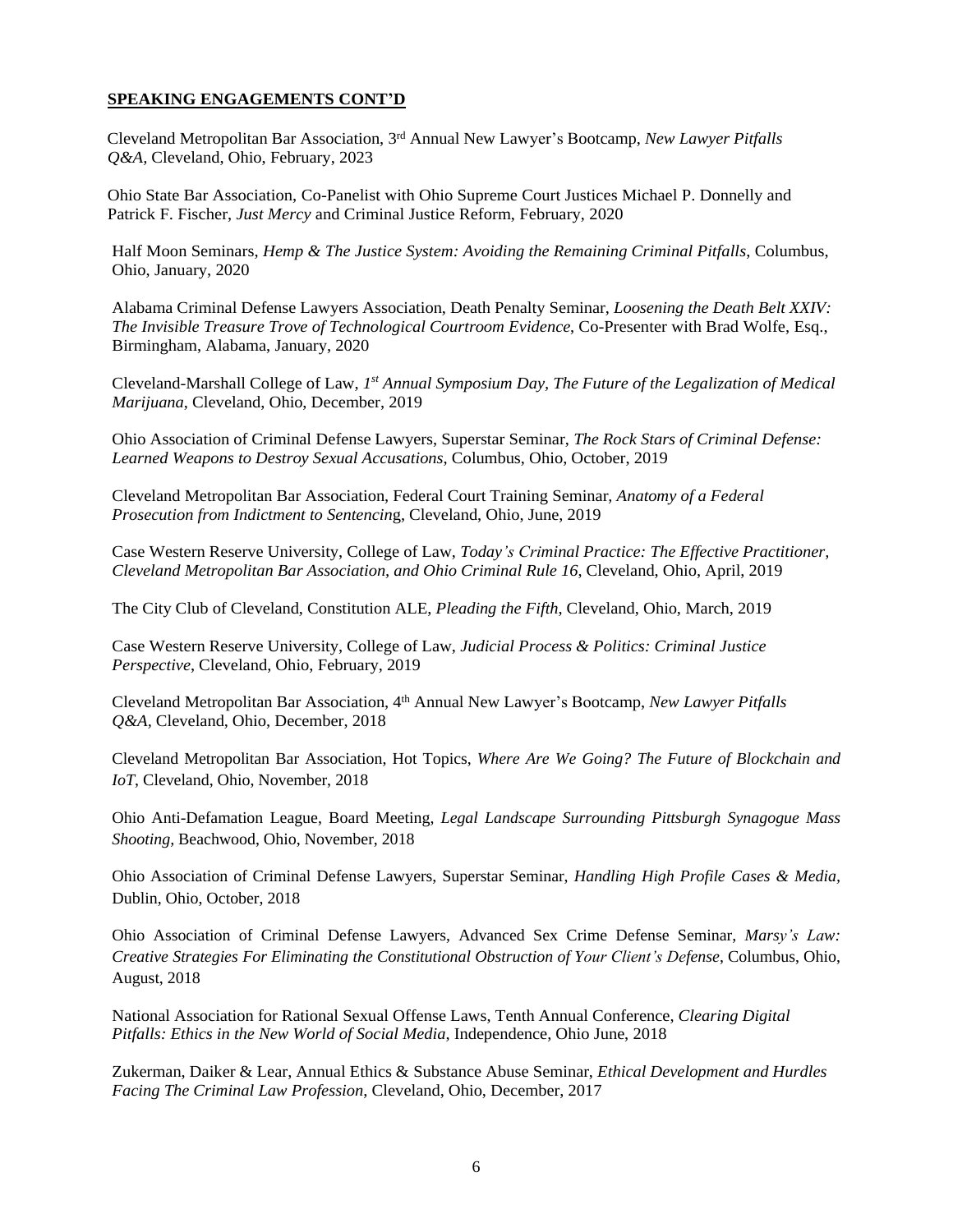Ohio Prosecuting Attorney's Association, 2017 Annual Meeting, *Professional Do's and Dont's for Prosecutors (Professional Conduct)*, Columbus, Ohio, December, 2017

Cleveland Marshall College of Law, *Voir Dire Practicum*, Co-Chairperson with Honorable Deana R. Calabrese, Cleveland, Ohio, November, 2017

Ohio Association of Criminal Defense Lawyers, Tool Box Seminar, *Combatting Challenging Issues in Sex Abuse Investigations & Prosecutions*, Columbus, Ohio, September, 2017

North Carolina Association of Defense Attorneys, 40<sup>th</sup> Annual Meeting Spring Program, *The Art of Trial: Pushing Back Against The Challenges From the Bench,* Hilton Head Island, South Carolina, June, 2017

National Business Institute Seminar, *Guns, Gaming, Marijuana, Opioids and Alcoholic Beverages Seminar: Substance Abuse and Mental Health in the Legal Industry,* Cleveland, Ohio, June, 2017

2017 Cleveland International Film Festival, *Film Forums,* Reality of Sexual Registration, Cleveland, Ohio, April, 2017

Cuyahoga County Defense Lawyers Association, Skill Set Seminar for Criminal Law Practitioners, April, 2017

Defending Sex & Computer Crime Cases: *The Future of Technology Cases,* Cleveland, Ohio, March, 2017

Cleveland Metropolitan Bar Association, 3rd Annual New Lawyer's Bootcamp, *New Lawyer Pitfalls Q&A,* Cleveland, Ohio, December, 2016

National Association of Criminal Defense Lawyers, 7th Annual Seminar*, Zealous Advocacy in Sexual Assault & Child Victim Cases, Keeping Your Cool: Tackling Challenging Issues in Sex Abuse Cases*, Las Vegas, Nevada, November, 2016

Point Blank Range & Gun Shop, *Ohio Carrying Concealed Weapon Legal Compliance*, Mentor, Ohio September, 2016

Lake County Criminal Defense Lawyers Association, 5<sup>th</sup> Annual Trial Advocacy Seminar, *Creative Sentencing*, Painesville, Ohio, September, 2016

Cleveland-Marshall College of Law Alumni Association, *OVI: Practical Guide & Updates CLE*, Cleveland, Ohio, September, 2016

Northeast Ohio Sisters-in-Crime, *Legal Defense Experience*, Twinsburg, Ohio, September, 2016

Ohio Anti-Defamation League, Civil Rights Committee, Criminal Justice Reform & Policy, Panel Speaker, Woodmere, Ohio, May, 2016

Global Business Law Review Symposium, International Corporate Cybercrime: *Due Diligence & Transparency*, Cleveland, Ohio, April, 2016

Cleveland Metropolitan Bar Association, Small & Solo Expo, *Ethical and Effective Business Development: The Value of a Good Story*, Independence, Ohio, September, 2015

Zukerman, Daiker & Lear, Annual Sponsored Seminar, *Crafting the High-Tech Criminal Defense Case,*  Cleveland, Ohio, September, 2015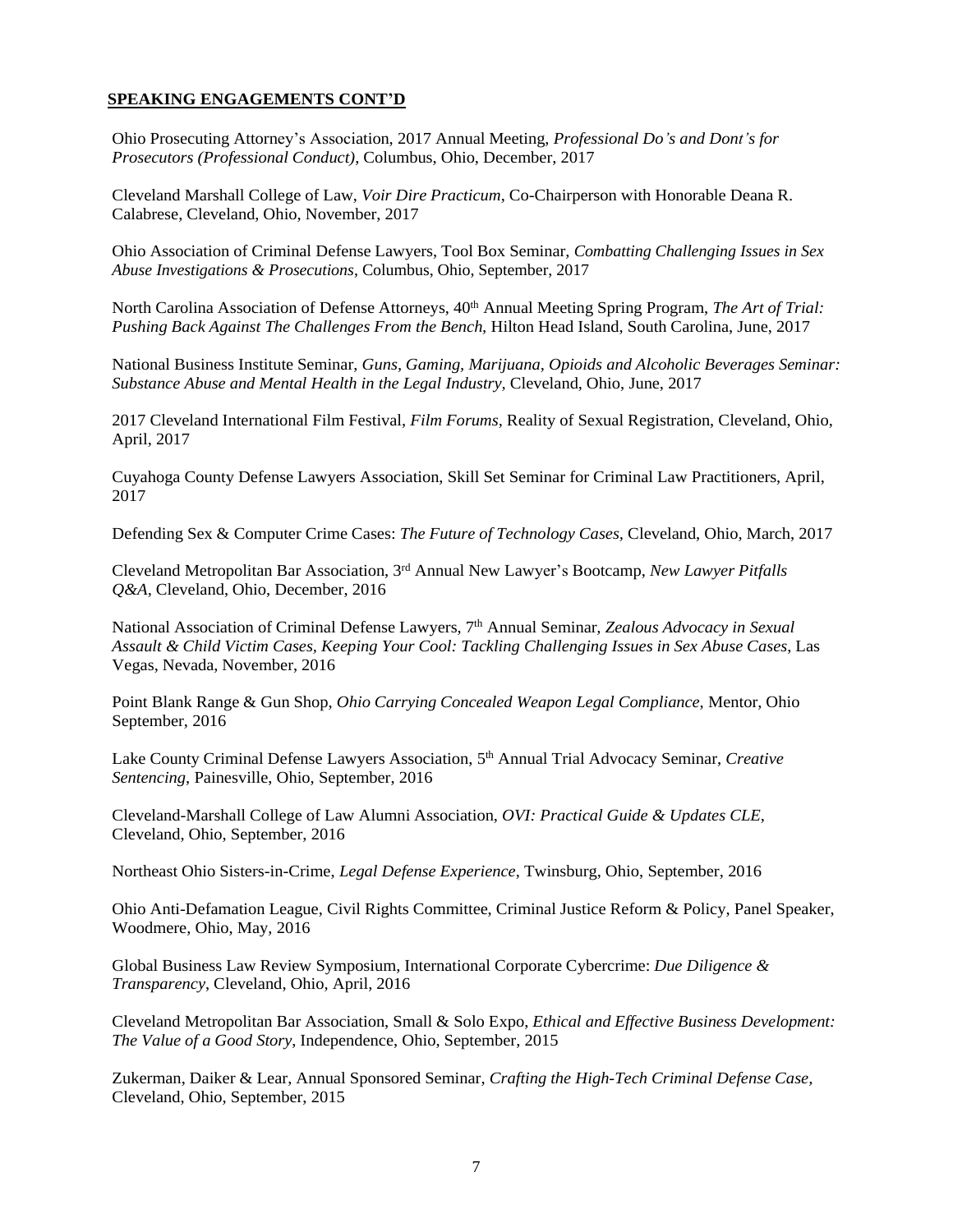Ohio State Bar Association, Criminal Advocacy Seminar, *Defending High Profile and Complex Federal Criminal Cases,* Cleveland, Ohio, September, 2015

Cleveland-Marshall Law Alumni Association, *Toppling the Big Cases: The Lawyer v. Goliath*, Cleveland, Ohio, April, 2015

National Association of Criminal Defense Lawyers, White-Collar Criminal Defense College*, Hiring Experts*, Panelist, Gulfport, Florida, March, 2015

Ohio Prosecuting Attorney's Association, *Professionalism in Practice*, Panelist, Columbus, Ohio, December, 2014

Criminal Defense Attorneys of Michigan, Advanced Criminal Defense Practice Conference, *Trial Theory & Theme*, Key Note Speaker, Traverse City, Michigan, November, 2014

Lake County Criminal Defense Lawyers Association, Trial Advocacy Seminar, *Tips and Techniques in Jury Selection*, Kirtland, Ohio, September, 2014

Alabama Criminal Defense Lawyers Association, Not Just A Crime…Tips and Tactics for an

Individualized Defense to Adult and Child Sex Cases, *"My Case Stinks or Does it?: Confronting "Other Acts" "Evidence and Zealous, Ethical Defense of Date Rape & Other Assaults,"* Orange Beach, Alabama, July, 2014

Universitá Degli Studi Di Roma, Tor Vergata, Facoltá Di Giurisprudenza, (Rome, Italy Law School), *Advocacy Skills in The United States Criminal Justice System*, May, 2014

National Association of Criminal Defense Lawyers, White Collar Criminal Defense College, *Hiring Experts & Witness Investigation*, Stetson Law School, Gulfport, Florida, March, 2014

Cleveland Metropolitan Bar Association, New Lawyers Boot Camp, *How to Be the Most Effective Lawyer*, Cleveland, Ohio, November, 2013

Northeast Ohio Black Law Students Association, *Defense of George Zimmerman Verdict & the State of the Criminal Justice System*, Panelist, Cleveland, Ohio, October, 2013

Case Western School of Law, "50<sup>th</sup> Anniversary of Terry Stop," *The State of Terry v. Ohio*, Panel Discussion, Panelist, Cleveland, Ohio, October, 2013

Cleveland-Marshall College of Law, Criminal Procedure II, *Simplifying the Discovery Rules in Ohio,* Cleveland, Ohio, September, 2013

Ohio Association of Criminal Defense Lawyers, Toolbox Seminar, *Getting Digital Evidence Shouldn't be Like Pulling Teeth: Pain Free Guide to Obtaining Digital Evidence in the Criminal Case*, Columbus, Ohio, September, 2013

Ohio Association for Justice, "Ethics & Substance Abuse Seminar"; *There's Nothing Civil About Crime, When to Consult Criminal Defense Counsel,* Cleveland, Ohio, November, 2012

ACLU Brown Bag Lunch Series, *"Prying Eyes Want to Know" Can Employers Legally View Your Facebook Page,* Cleveland, Ohio, August, 2012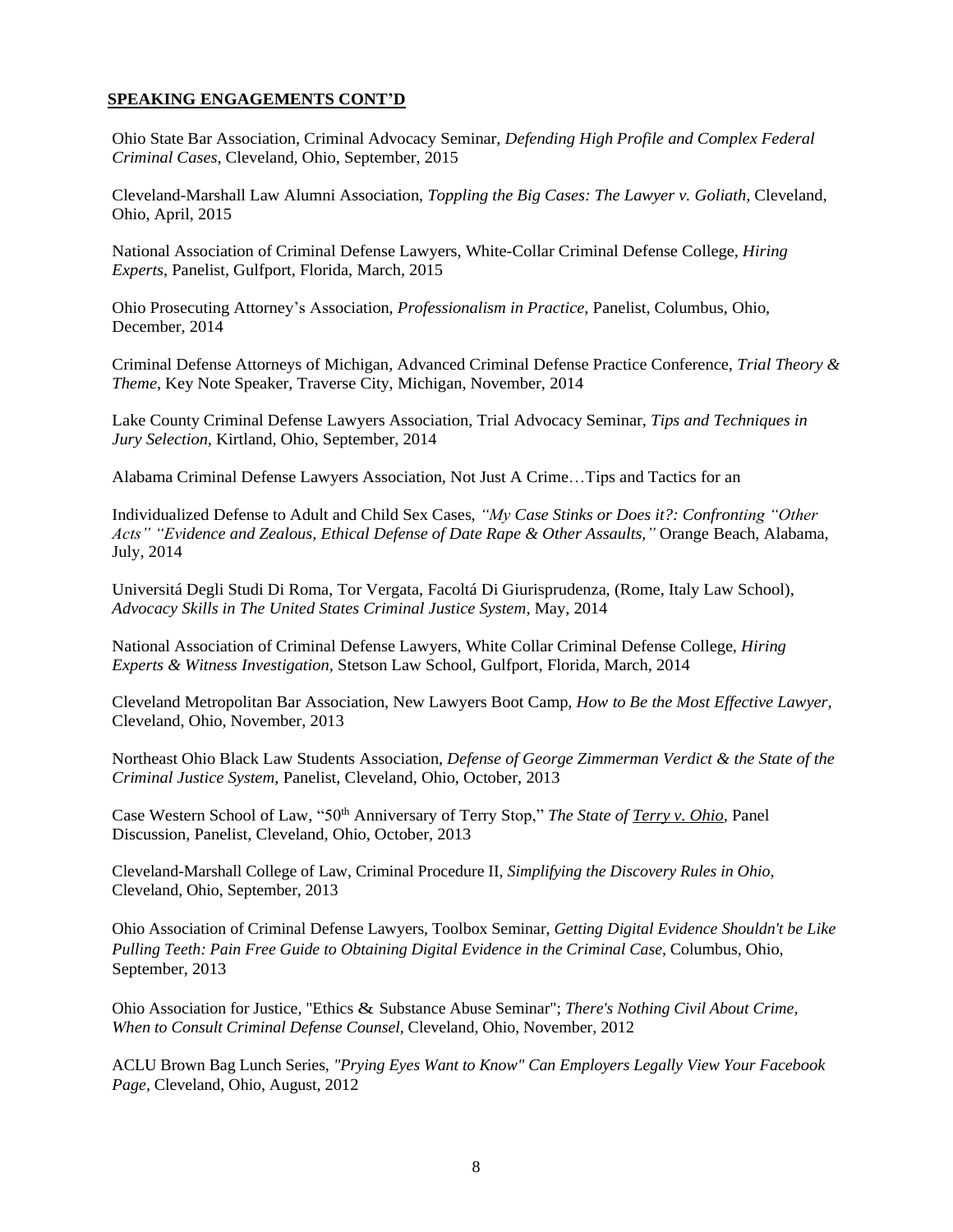Alabama Association of Criminal Defense Lawyers, *"We the Jury Find the Defendant to Be the Victim: The Path to Acquittal in the Sex Case "Cross Examining the Child Sex Case Witnes,"* Pensacola, Florida, June, 2012

Maine Association of Criminal Defense Lawyers Seminar, *Using Technology as a Sledgehammer,* Freeport, Maine, May, 2012

National Association of Criminal Defense Lawyers, *Battle of the Experts Seminar, Effective Use of Experts: A View from the Bench,* Cleveland, Ohio, Apri1, 2012

Northern Ohio Academy of Pharmacy, *Implications of Emily's Law for Pharmacists: How to Avoid the Criminal Pitfalls;* Cleveland, Ohio, February, 2012

Cleveland-Marshall College of Law, *Criminal Law from a Criminal Lawyer's Perspective,* Cleveland, Ohio, February, 2012

Cleveland-Marshall College of Law, Small & Solo Committee, *Strategies for Operating a Successful Law Practice,* Panel Discussion, Cleveland, Ohio, October, 2011

Alabama Association of Criminal Defense Lawyers, *Investigations Over P2P Networks & The Fourth Amendment,* Huntsville, Alabama, September, 2011

William K. Thomas Inn of Court, *Ethical and Constitutional Duties to Disclose Evidence in Criminal Cases,* Cleveland, Ohio, September, 2011

Ohio Judicial Conference Annual Meeting, *Uniform Judicial Application of Open Discovery in Ohio,* Columbus, Ohio, September, 2011

Utah Association of Criminal Defense Lawyers, *Technology Changing the Landscape of the Criminal Justice System,* Park City, Utah, September, 2011

Cleveland Metropolitan Bar Association & The Press Club of Cleveland, *Criminal Law & The Media,* Cleveland Heights, Ohio, May, 2011

Ohio Association of Criminal Defense Lawyers, Spring Seminar, *Lessons and Thoughts to Share from My Career,* Columbus, Ohio, May, 2011

Ohio State Bar Association, *"Criminal Law Update: Criminal Rule 16 History, Analysis, Retrospective and Predictions for the Future,"* Columbus, Ohio, May, 2011

Cleveland-Marshall College of Law, *Trial Tactics Seminar, Voir Dire Demonstration*, Cleveland, Ohio, May, 2011

Ohio Attorney General's Office, *Evidence Disclosure & Retention,* Columbus, Ohio, May, 2011

Louisiana Association of Criminal Defense Lawyers, 21<sup>st</sup> Annual Law & All That Jazz CLE Seminar; *Putting Your Client's Shoes on the Juror's Foot, Voir Dire Demonstration,* New Orleans, Louisiana, April, 2011

Cleveland Metropolitan Bar Association, Hy Friedman Memorial Program, *Getting the Evidence to Overcome Prejudice in Sex Cases,* Cleveland, Ohio, March, 2011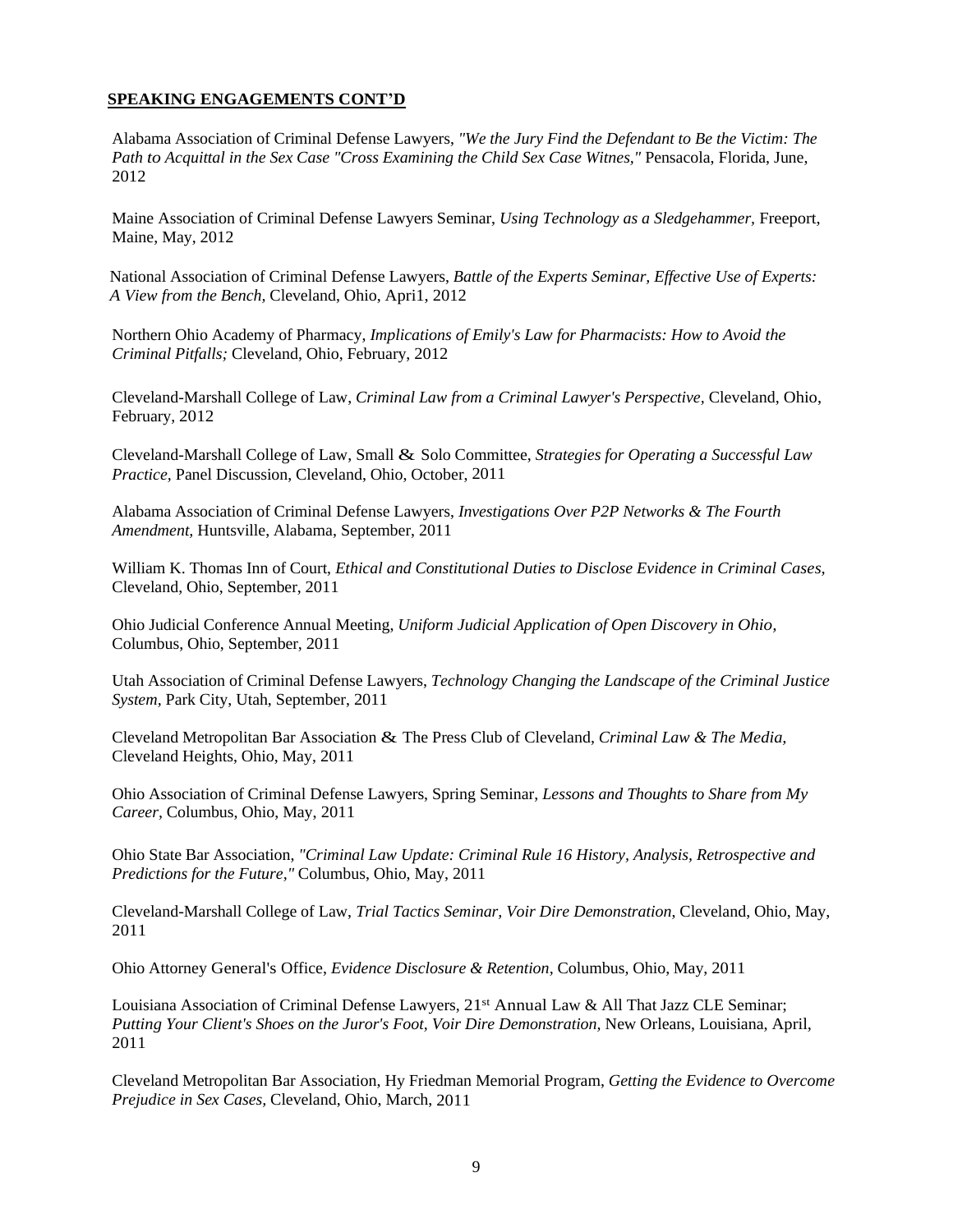Akron Bar Association, *Understanding and Enforcing New Rule 16 in the Criminal Case,* Akron, Ohio, March, 2011

Ohio Association of Criminal Defense Lawyers & Greater Cincinnati Criminal Defense Lawyers Association, *Evening The Playing Field of Discovery Exchange with the Criminal Rule,* Columbus, Ohio, January, 2011

Cleveland-Marshall College of Law, Criminal Procedure II, *Fundamentals of Criminal Defense Law,* Cleveland, Ohio, January, 2011

Ohio Public Defender, *Ohio Discovery & Brady Practice,* University of Dayton, Dayton, Ohio, January, 2011

Ohio Association of Criminal Defense Lawyers, Technology Seminar, *The Future of Computer Prosecutions and Today's Defenses, presented with Assistant United States Attorney Dean Valore,* Columbus, Ohio, December, 2010

Cleveland-Marshall College of Law, New Lawyer Training, *Professionalism in the Law Practice,* Cleveland, Ohio, December, 2010

Ohio Association of Criminal Defense Lawyers, Ohio Death Penalty Seminar; *Fair Discovery- Making the New Rule 16 Work,* Dublin, Ohio, November, 2010

Office of the Ohio Public Defender, 2010 County Public Defender Seminar; *Effective Criminal Defense Strategy After New Ohio Criminal Rule 16,* Columbus, Ohio, October, 2010

Cleveland-Marshall College of Law, Evidence and Technology, *Finding and Presenting Evidence in the Age of Technology,* Cleveland, Ohio, October, 2010

Cuyahoga Community College, 2010 Information Security Summit, *Privacy & Technology: Legal & Compliance Issues,* Cleveland, Ohio, October, 2010

Ohio Association of Criminal Defense Lawyers, Superstar Seminar, *Fair Discovery: The New Rule 16- Now that it is Here, How Should it Work?* Columbus, Ohio, October, 2010

Cuyahoga County Criminal Defense Lawyer's Association, *Criminal Discovery Post Local Rule 23.1 and Ohio Criminal Rule 16,* Cleveland, Ohio, October, 2010

Cleveland Metropolitan Bar Association, *New Ohio Criminal Rule 16: How it Works,* Cleveland, Ohio, September, 2010

Ohio Association of Criminal Defense Lawyers, Open Discovery Event, *Navigating Through the New Rule of Criminal Discovery,* Columbus, Ohio, July, 2010

Ohio State Bar Association, *Understanding New Ohio Criminal Rule 16 and Live Voir Dire Demonstration,* Columbus, Ohio, June, 2010

Akron Bar Association, *An Introduction to Criminal Practice After Criminal Rule 16,* Akron, Ohio June, 2010

Cleveland-Marshall College of Law, Cutting-Edge Criminal Trends Seminar; *Practicing Criminal Law in Ohio with Open Discovery,* Cleveland, Ohio, May, 2010

Louisiana Association of Criminal Defense Lawyers, 2010, Annual Law & All That Jazz CLE Seminar: *Deconstructing "He Said-She Said" Cases with Technology,* New Orleans, Louisiana, April, 2010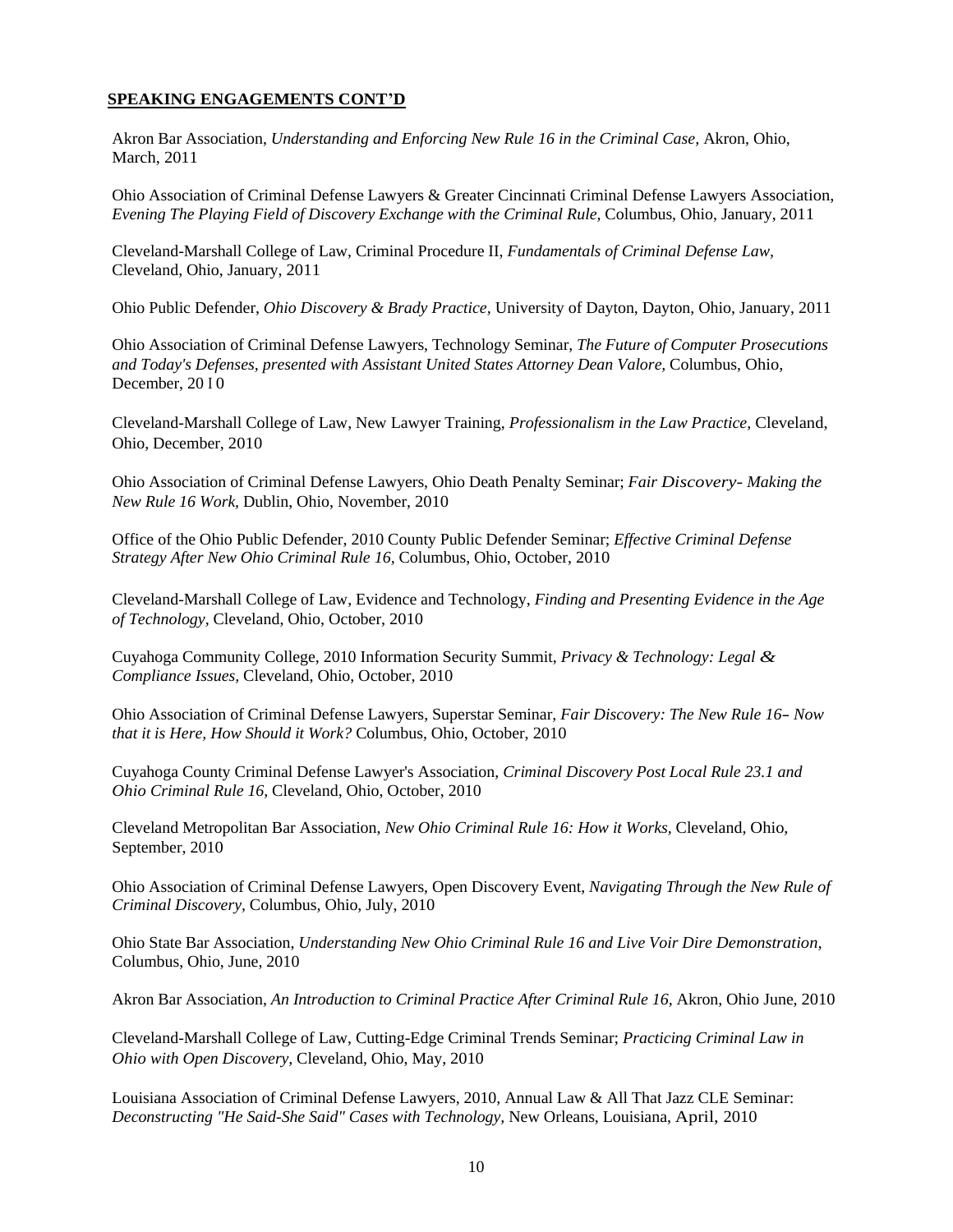Cleveland-Marshall College of Law, *Pathways to Practice, Criminal Practice,* Cleveland, Ohio, Apri1 2010

Cuyahoga County Criminal Defense Lawyers Association, *Effectively Defending the Child Pornography Case,* Cleveland, Ohio, March, 2010

Cleveland-Marshall College of Law, Trial Tactics Seminar; *Creativity & Storytelling During Voir Dire,* Cleveland, Ohio, March, 2010

National Association of Criminal Defense Lawyers, 2009 Fall Meeting & Seminar, *Nouveau Defenses to New Offenses in a Declining Economy,* Portland, Oregon, November, 2009

Cleveland-Marshall College of Law, Ethics, Professionalism & Substance Abuse Seminar, *Professionalism in Criminal Litigation,* Cleveland, Ohio, November, 2009

Ohio Association of Criminal Defense Lawyers, Ohio Death Penalty Seminar*, Proposed Criminal Evidence Reform,* Columbus, Ohio, November, 2009

Ohio Association of Criminal Defense Lawyers, Superstar Seminar, *Uncovering Evidence in the Age of Technology, an Interactive Experience,* Columbus, Ohio, October, 2009

Akron Bar Association and The University of Akron School of Law, *Death Penalty Report, Issues with E-Discovery in Criminal Cases,* Akron, Ohio, October, 2009

Case Western Reserve University, Collaboration Summit Panel: *Privacy and Security Concerns with Location Aware Technologies and Applications,* Cleveland, Ohio, May, 2009

Ohio State Bar Association, Death Penalty Defense: *Trials and Appeals, Discovery & Obtaining Information from the Prosecution,* Columbus, Ohio, May, 2009

Ohio Carry Concealed Weapons Course, *Legal Implications,* Eastlake, Ohio, February, 2009

The Federalist Society for Law & Public Policy Studies, *Criminal Evidence Reform Debate,* Cleveland, Ohio, January, 2009

Montana Association of Criminal Defense Lawyers, Annual Seminar, Pray, MT; *Defending the Child Pornography Case,* March, 2008

Cincinnati Defense Lawyers Association, Cincinnati, OH; *Defending High Technology Crimes,* January, 2008

Public Defender, Ninth Judicial Circuit Semi-Annual Public Defender Training Seminar, Orlando, FL; *Defense of Cybercrimes,* December, 2007

Cleveland-Marshall College of Law; *Current Trial Strategy and Tactics in Criminal Defense,* December, 2007

Cleveland-Marshall College of Law, *Criminal Defense Practice & Current Legal Issues,* November, 2007

Cuyahoga County Bar Association, Cleveland, OH; *Procedure and Practice Clinic for Criminal Law,* November, 2007

National Association of Criminal Defense Lawyers, 2007 Annual Meeting, San Francisco, CA; *Defending Allegations of Internet & Computer Crimes: Who Put That Porn in My Cookies?* August, 2007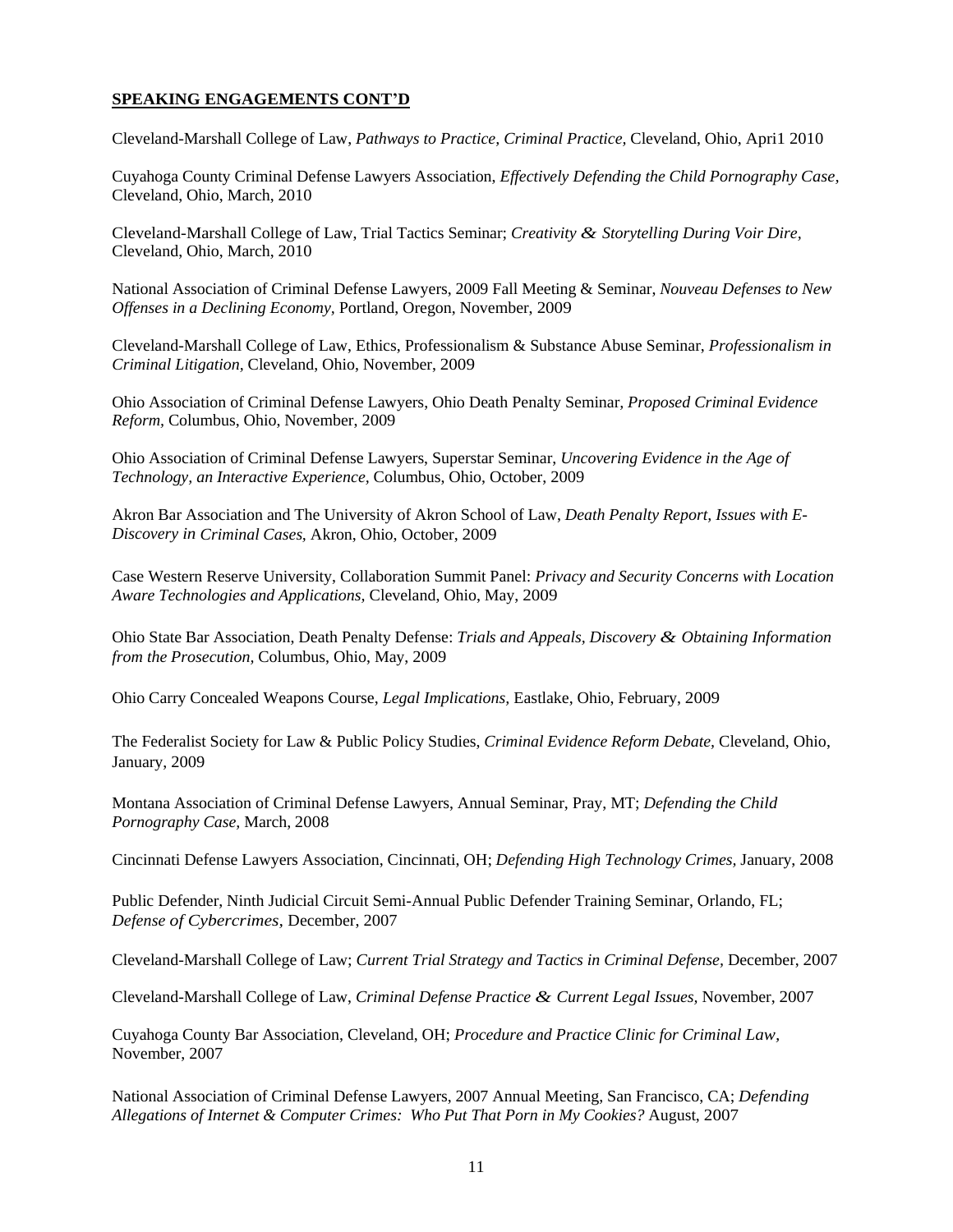Office of the Defender General, 2007 Annual Green Mountain Criminal Defense Institute, Montpelier, VT; *Defending Virtual Crimes: Winning Strategies for Internet Sex & Child Pornography Cases,* June, 2007

New Hampshire Association of Criminal Defense Lawyers, Concord, NH; *Defending Cybercrimes & Pornography Cases,* May, 2007

Cleveland Metropolitan Bar Association, *Defense by Ambush: Thinking Outside the Box to Obtain Discovery in State Criminal Prosecutions,* February, 2007

Cleveland-Marshall College of Law; *The Role of Electronic Evidence in Criminal Defense,* December, 2006

Ohio Association of Criminal Defense Lawyers; Superstar Seminar, Cutting Edge Forensics; *Dirty Pictures & Beyond: Evidentiary Issues of Electronic Evidence,* October, 2006

Cleveland Metropolitan Bar Association; *Pretrial Motion Practice and Trial Preparation,* April, 2006

Cleveland-Marshall College of Law; *Criminal Defense Practice,* April, 2006

Cuyahoga County Criminal Defense Lawyers Association; *Current Issues and Trends in Child Pornography Defense Part II Mitigation Component Included,* April, 2006

Cuyahoga County Criminal Defense Lawyers Association; *Current Statistics, Trends, & Strategies in Child Pornography Prosecutions,* March, 2006

#### **PODCAST APPEARANCES**

The Louie b. Free Radio Show, *Brainfood from the Heartland,* July, 2021

Little Detours with Regina Brett, *Special Guest Appearance*, Ian Friedman, December, 2020

The Louie b. Free Radio Show, *Brainfood from the Heartland*, December, 2020

Prime Time Crime with Katrina Daniels, *Why Bresha Meadows Killed Her Father,* December, 2020

Best Podcast Ever, *Special Episode-Truth to Power- Meet Ian Friedman*, June, 2020

## **PUBLICATIONS**

Cleveland Metropolitan Bar Association, Bar Journal, *Cryptocurrency and Criminal Defense, Rising to the Challenge of Modern-Day Clients and Modern-Day Problems*, co-authored by Mara M. Hirz, January, 2022

Ohio State Bar Association: Law You Can Use: *Protesting, Exercising Your Right To Protest*, June, 2020

Cleveland Metropolitan Bar Association, Bar Journal, *I Loved Every Second*, June, 2020

Cleveland Metropolitan Bar Association, Bar Journal, *Together*, May, 2020

Cleveland Metropolitan Bar Association, Bar Journal: *Two Parts: 1. Time to Advance as a Profession 2. The CMBA is Here to Protect Our Legal Community,* April, 2020

Cleveland Metropolitan Bar Association, Bar Journal: *Sometimes Less Is More*, March, 2020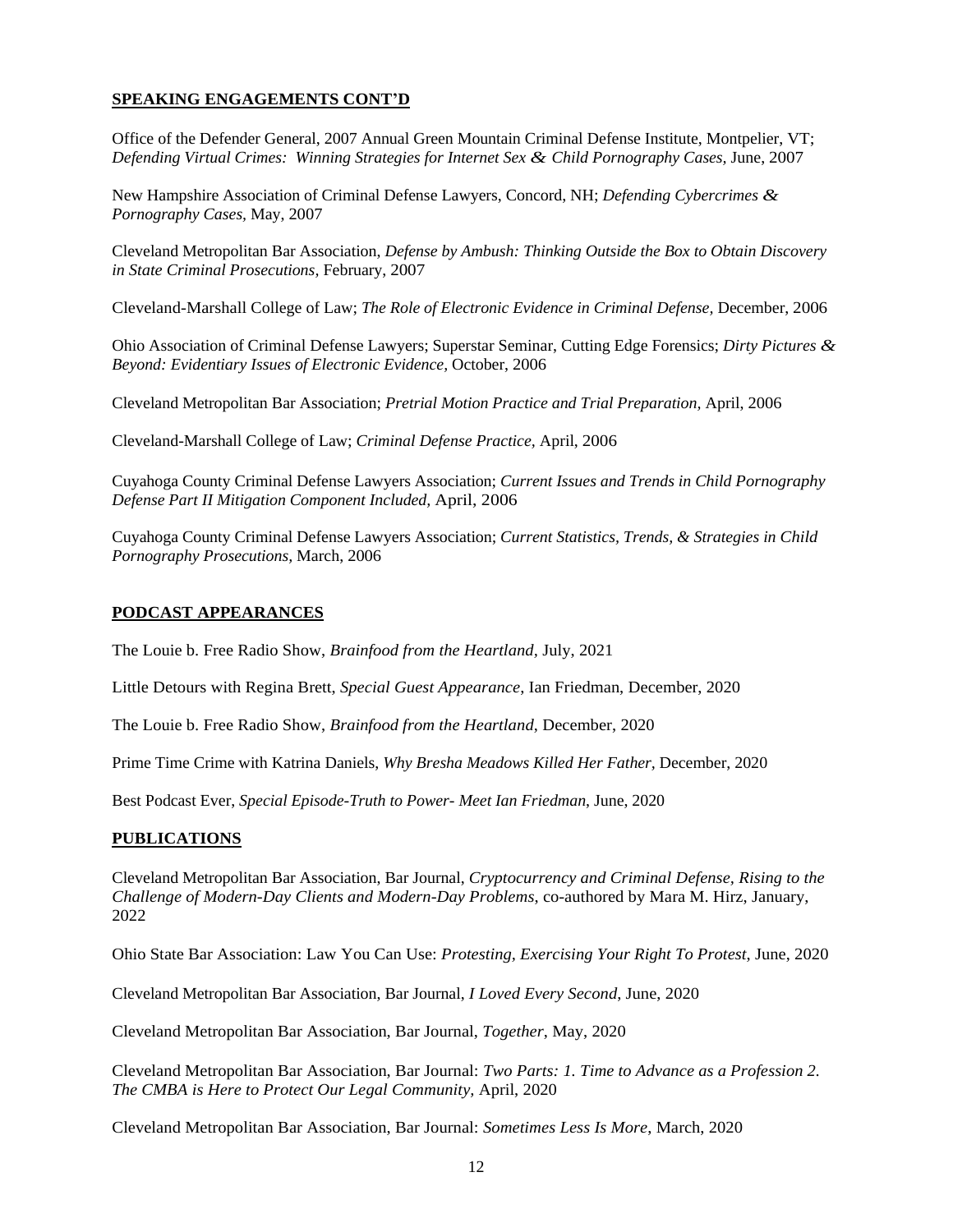## **PUBLICATIONS, CONT'D**

Cleveland Metropolitan Bar Association, Bar Journal: *Calling All Lawyers! Calling All Lawyers!,* February, 2020

Cleveland Metropolitan Bar Association, Bar Journal: *100 Tips For New Criminal Lawyers*, January, 2020

Cleveland Metropolitan Bar Association, Bar Journal: *A Strange Path To Gratitude*, December, 2019

Cleveland Metropolitan Bar Association, Bar Journal: *A Path To Gratitude*, November, 2019

Sex Offender Law Report: *Penalties for Child Pornography Defendants Not Aligned With Risks,* Vol. 20, No. 6., Co-Authored by Robert Weiss, PhD., M.S.W., October/November, 2019

Cleveland Metropolitan Bar Association, Bar Journal: *What A Difference 24 Hours Makes When Collaboration Leads To Real Progress*, October, 2019

Cleveland Metropolitan Bar Association, Bar Journal: *A Fast Start Out Of The Gate,* September, 2019

Cleveland Metropolitan Bar Association, Bar Journal: *Honored To Serve*, August, 2019

Sex, Love & Addiction with Dr. Rob Weiss, PhD, LCSW, *Sex and The Law*, July, 2019

Kick-Ass Closings: *A Guide to Giving the Best Closing Argument of Your Life*, 1 st ed., Michael S. Waddington, Esq., *Ian Friedman's Closing Argument Excerpts Taken From State of Ohio v. McKernan*, 2018

Ohio Association of Criminal Defense Lawyers; The Vindicator: *Marsy's Law*: *Sounded Good But a Step Back for Ohio's Criminal Justice System*, Spring, 2018

National Association of Criminal Defense Lawyers: The Champion: *#Trending: Traditional Crimes Meet Nontraditional Evidence*, co-authored by Eric C. Nemecek, February, 2018

Ohio Association of Criminal Defense Lawyers, Vindicator, The Uncertainty of Ohio Law: *The New Legal Frontier of Medical Marijuana,* co-authored by Tom Haren, Esq., February, 2017

Attorney at Law Magazine, *'Has the Government's Ability to Hack Civilian Computers Gone Too Far? The Controversial Expansion of Rule 41 of the Federal Rules of Criminal Procedure':* co-authored by Brad Wolfe, Esq., December, 2016

Attorney at Law Magazine, *'Your Honor, We Next Call to the Stand in Taiwan …': Videoconferencing & the Confrontation Clause*, co-authored by Thomas Moran, September, 2016

Cleveland Metropolitan Bar Association, September Bar Journal Feature: *A Guide for Developing a Corporate Response to a Grand Jury Subpoena Duces Tecum*, co-authored by Kristina W. Supler, Esq., September, 2014

Cleveland Metropolitan Bar Association, September Bar Journal Feature: *Does the Right to Remain Silent Begin with Talking Away? Pre-Arrest Silence Post Salinas v. Texas,* co-authored by Hannah Smith, September, 2013

Cleveland Metropolitan Bar Association, September Bar Journal Feature: *The Spirit of Ohio Criminal Rule 16, Has Cuyahoga County Embraced It?* Co-authored by Judge Brendan Sheehan & Cuyahoga County Prosecutor Timothy McGinty, September, 2012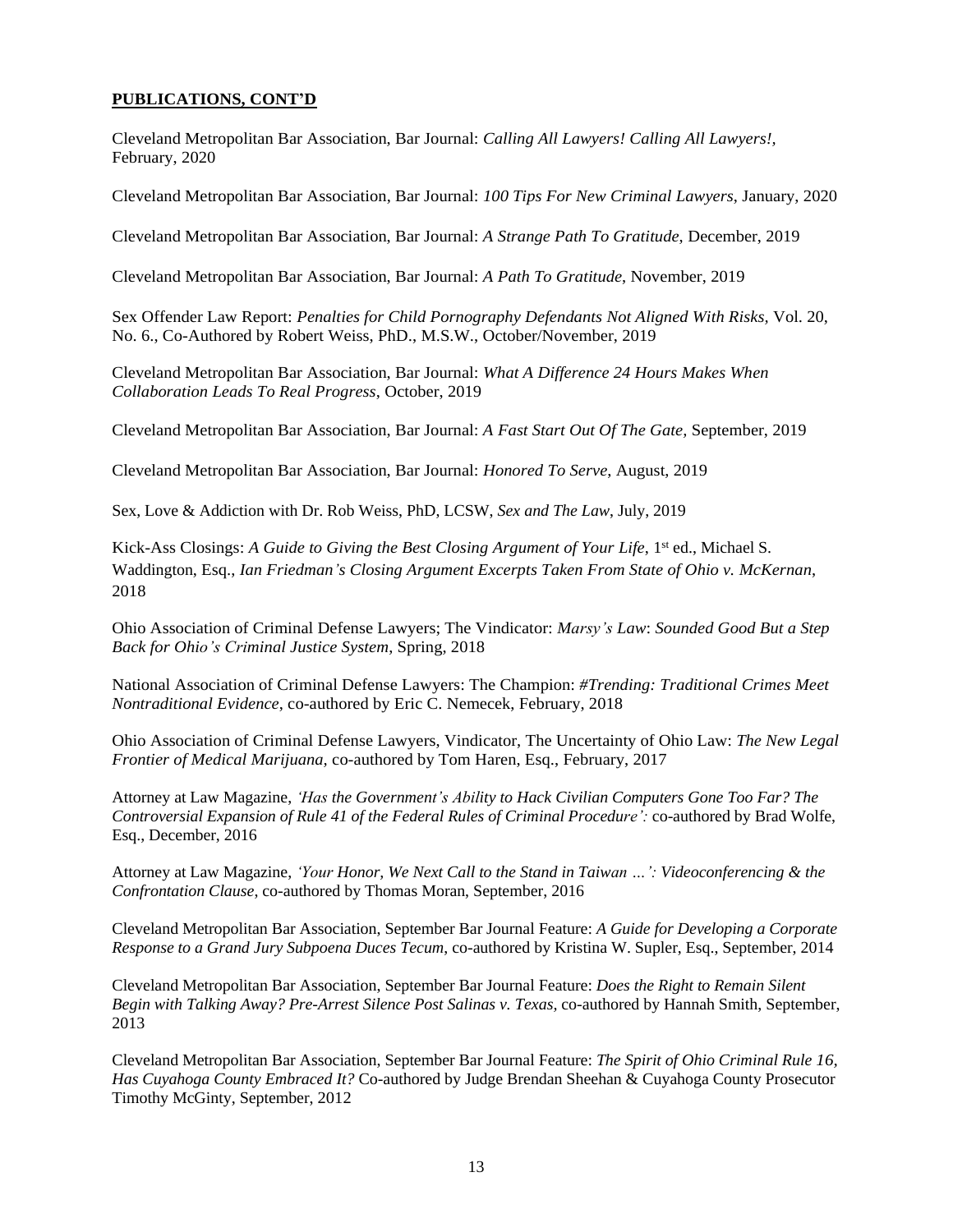## **PUBLICATIONS, CONT'D**

Aspatore Books, 2012; *Inside the Minds: Litigation Strategies for Internet Pornography Cases: The Second Prong,* Contributing Author

Ohio Association of Criminal Defense Lawyers: The Vindicator: *Ten Commonly Asked Questions About Ohio Rule 16*, Spring, 2011

Ohio State Bar Association: Ohio Lawyer: *Open Discovery Comes to Ohio's Justice System*, December, 2010

Law You Can Use: *What You Should Know about Ohio's DNA Testing*, co-authored by Eric C. Nemecek, August, 2010

American Bar Association Criminal Justice Section, *The State of Criminal Justice, Defense Function & Services*, *Current Landscape of Technology Crimes*, April, 2010

Ohio Association of Criminal Defense Lawyers: The Vindicator: *An Introduction to Sexual Addiction and its Conveyance to Sentencing Courts*, co-authored by Eric C. Nemecek, Winter, 2010

National Association of Criminal Defense Lawyers: The Champion: *Sexual Offenders: How to Create a More Deliberative Sentencing Process*, co-authored by Kristina W. Supler, Robert Weiss, and Roger Pimentel, December, 2009

Cleveland Metropolitan Bar Journal, Vol. I, No. 14, 2009: *Fair Trial or Fast Trial*?

*Child Pornography Sentencing: The Road Here and the Road Ahead*, Federal Sentencing Reporter, Vol. XXI, No. 2. Co-Authored by Kristina W. Supler, December, 2008

Aspatore Books, 2008: *"Inside the Minds: Strategies for Defending Internet Pornography Cases: Leading Lawyers on Analyzing Electronic Documents, Utilizing Expert Witnesses, and Explaining Technological Evidence"*, Contributing Author

National Association of Criminal Defense Lawyers: The Champion, 2007: *How the Adam Walsh Act Restricts Access to Evidence*

Law & Fact, 2007: *Getting Tough on Sex Offenders: The Adam Walsh Act & Ohio SB 10*

Law & Fact, 2007: *Why Defend Computer Sex Crimes?*

GP Solo, American Bar Association; 2006: *Defending Virtual Crimes; Poor Audience for the Defense*

Yo! Cleveland: *Basics of a Criminal Defense Practice,* February, 2006

Ohio Association of Criminal Defense Lawyers: The Vindicator, 2005: *Pretrial Preparation in Computer Pornography Cases: Combating the Watering Down of Ashcroft v. Free Speech Coalition in State Prosecutions*, October 2005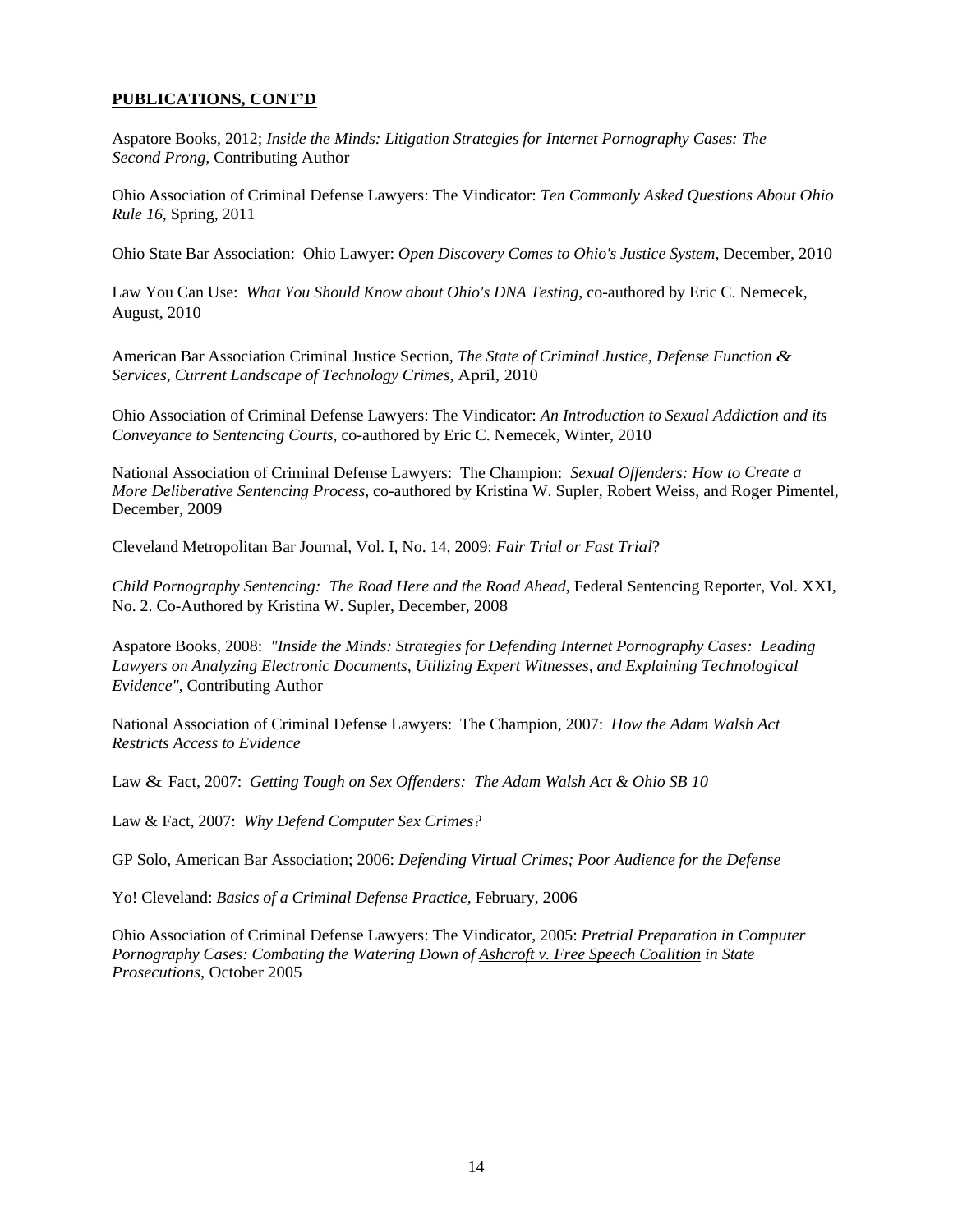## **COURT ADMISSIONS**

United States Supreme Court United States District Court, Northern District of Ohio United States District Court, Southern District of Ohio United States Court of Appeals, Sixth Circuit State of Ohio State of North Carolina

## **PRO HAC VICE ADMISSIONS**

United States District Court of Appeals, Eleventh Circuit United States District Court, Southern District of Alabama, Southern Division United States District Court, Northern District of Arizona United States District Court, District of Columbia United States District Court, Middle District of Florida, Jacksonville Division United States District Court, Middle District of Florida, Orlando Division United States District Court, Southern District of Illinois United States District Court, District of Massachusetts United States District Court, District of Montana, Helena Division United States District Court, Western District of North Carolina, Statesville Division United States District Court, District of North Dakota, Northeastern Division United States District Court, Eastern District of Virginia, Richmond Division Numerous State Courts

# **ADDITIONAL PROFESSIONAL ACTIVITIES**

Bainbridge Township, Board of Zoning Appeals & Zoning Commission, *Alternate*, 2020-2022

City of Geneva, Ohio, *Appointed Ad Hoc Assistant Prosecutor*, 2016-2019

Legal Representation, Investigation and Consultation, Europe, Asia and S. America

Testimony before the 128<sup>th</sup> Ohio General Assembly, Congressional Committee on Public Safety & Homeland Security, House Bill 473, Proponent, Commonly Known as "Sexting"

Testimony before the 130<sup>th</sup> Ohio General Assembly, Ways and Means Committee, House Bill 59, Opponent, Commonly Known as "Legal Service Tax"

News Certified Exchange, National Cybercrimes Writer, 2011-2015